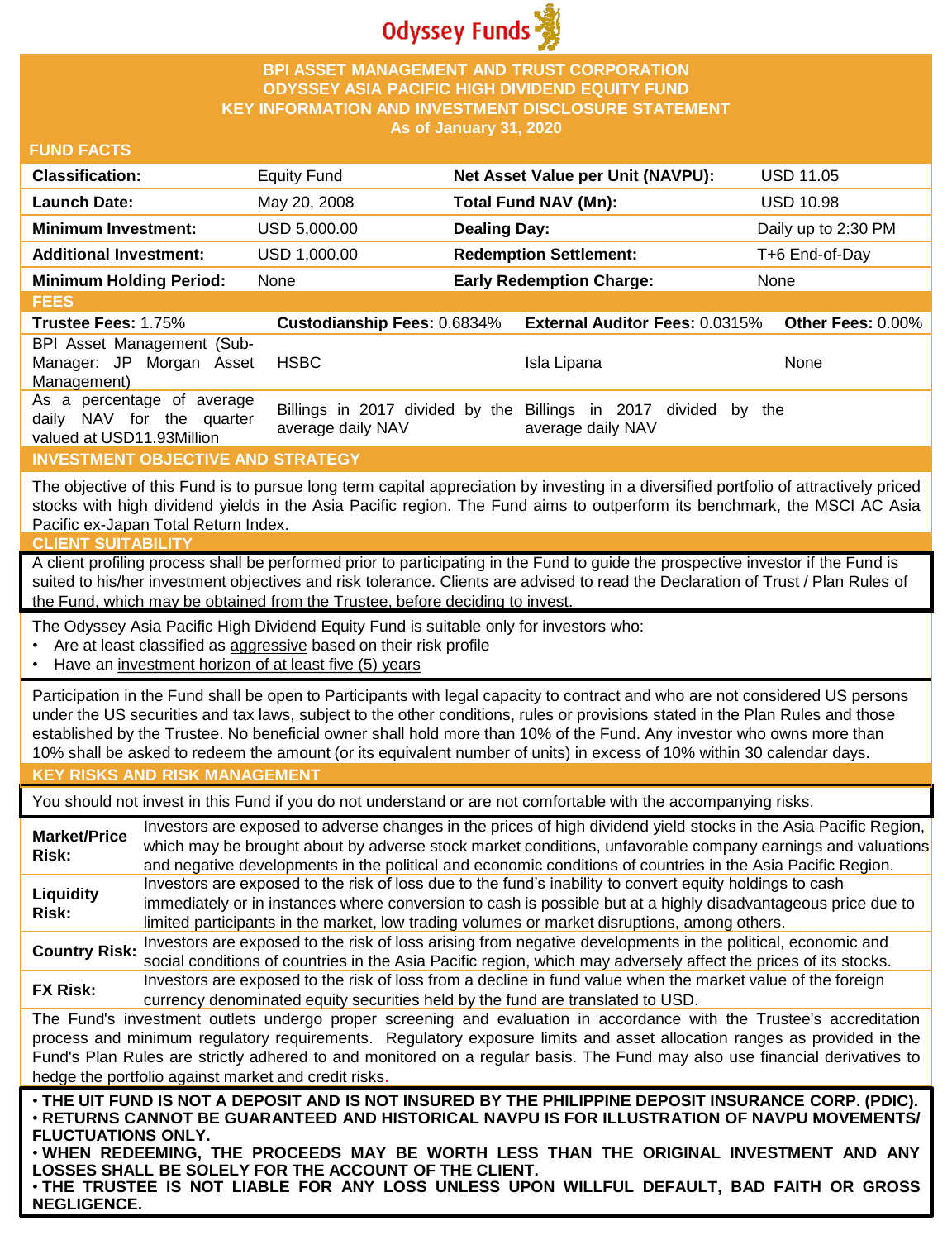# **FUND PERFORMANCE AND STATISTICS AS OF JANUARY 31, 2020**

(Purely for reference purposes and is not a guarantee of future results)

#### **NAVPU GRAPH**



Benchmark\* : MSCI AC Asia Pacific ex-Japan Total Return Index

| <b>CUMULATIVE PERFORMANCE (%) 1</b>    |            |         |          |       |       |         |
|----------------------------------------|------------|---------|----------|-------|-------|---------|
|                                        | 1 mo       | 3 mos   | 6 mos    | 1YR   | 3YRS  | S.I     |
| Fund                                   | $-5.39$    | $-1.95$ | -4.08    | -1.69 | 11.06 | 10.50   |
| <b>Benchmark</b>                       | -4.15      | 2.30    | 3.59     | 6.95  | 27.88 | 49.29   |
| <b>ANNUALIZED PERFORMANCE (%) 1</b>    |            |         |          |       |       |         |
|                                        | 1YR        | 2YRS    | 3YRS     | 4YRS  | 5YRS  | S.I     |
| Fund                                   | -1.69      | -5.41   | 3.56     | 6.16  | 1.44  | 0.86    |
| <b>Benchmark</b>                       | 6.95       | $-3.79$ | 8.54     | 11.89 | 5.22  | 3.48    |
| <b>CALENDAR YEAR PERFORMANCE (%) 1</b> |            |         |          |       |       |         |
|                                        | <b>YTD</b> | 2019    | 2018     | 2017  | 2016  | 2015    |
| Fund                                   | -5.39      | 11.24   | $-9.01$  | 20.33 | 3.45  | $-9.91$ |
| <b>Benchmark</b>                       | -4.15      | 20.14   | $-14.23$ | 37.63 | 6.18  | -9.47   |
| <b>PORTFOLIO COMPOSITION</b>           |            |         |          |       |       |         |

| <b>Allocation</b>                      | % of Fund     |
|----------------------------------------|---------------|
| Equities                               | 99.90         |
| Cash                                   | 3.94          |
| Time deposits and money market         |               |
| Other receivables - net of liabilities | $-3.84$       |
| <b>Top Five Sector Holdings</b>        | % of Equities |
| Financials                             | 31.26         |
| Information Technology                 | 19.06         |
| Real Estate                            | 15.21         |
| Consumer Discretionary                 | 6.56          |
| Utilities                              | 6.38          |
| <b>Top Five Country Weightings</b>     | % of Equities |
| China                                  | 25.36         |
| Australia                              | 15.01         |
| Hong Kong                              | 14.97         |
| Korea                                  | 12.50         |
| Taiwan                                 | 10.25         |

# **NAVPU over the past 12 months** Highest 11.95 Lowest 20.59 **STATISTICS** Portfolio Beta 1.00 Volatility, Past 1 Year  $(\%)$  <sup>2</sup> 11.71 Sharpe Ratio<sup>3</sup> and Sharpe Ratio<sup>3</sup> and Sharpe Ratio<sup>3</sup> and Sharpe Ratio<sup>3</sup> Information Ratio<sup>4</sup> and 1997-19 Current Number of Holdings **62**

<sup>1</sup>Returns are net of fees.

<sup>2</sup>Measures the degree to which the Fund fluctuates vis-à-vis its average return over a period of time.

<sup>3</sup>Used to characterize how well the return of a Fund compensates the investor for the level of risk taken. The higher the number, the better.

<sup>4</sup>Measures reward-to-risk efficiency of the portfolio relative to the benchmark. The higher the number, the higher the reward per unit of risk.

<sup>5</sup>Since inception.

6 Includes accrued income, investment securities purchased, accrued expenses, etc.

\*Declaration of Trust is available upon request through branch of account.

# **TOP TEN HOLDINGS**

| Name                                                        | % of Equities |
|-------------------------------------------------------------|---------------|
| Taiwan Semiconductor<br>Manufacturing Co., Ltd.             | 6.81          |
| Samsung Electronics Co., Ltd.                               | 6.79          |
| <b>CLP Holdings Limited</b>                                 | 5.00          |
| Ping An Insurance (Group)<br>Company of China, Ltd. Class A | 4.36          |
| China Construction Bank<br>Corporation Class A              | 3.40          |
| PT Telekomunikasi Indonesia<br>(Persero) Tbk. Class B       | 3.02          |
| Sands China Ltd.                                            | 2.74          |
| China Mobile Limited                                        | 2.70          |
| China Life Insurance Co. Ltd. Class<br>A                    | 2.65          |
| Mapletree Logistics Trust                                   | 2.54          |
|                                                             |               |

# **RELATED PARTY TRANSACTIONS\***

The Fund has no transactions and outstanding investments with entities related to BPI Asset Management and Trust Corporation (BPI AMTC).

Related party in accordance with BPI AMTC's internal policy.

For more information, you may contact us at (632) 8580-**AMTC** (2682),

email us at bpi\_asset\_management@bpi.com.ph or visit our website, www.bpiassetmanagement.com.